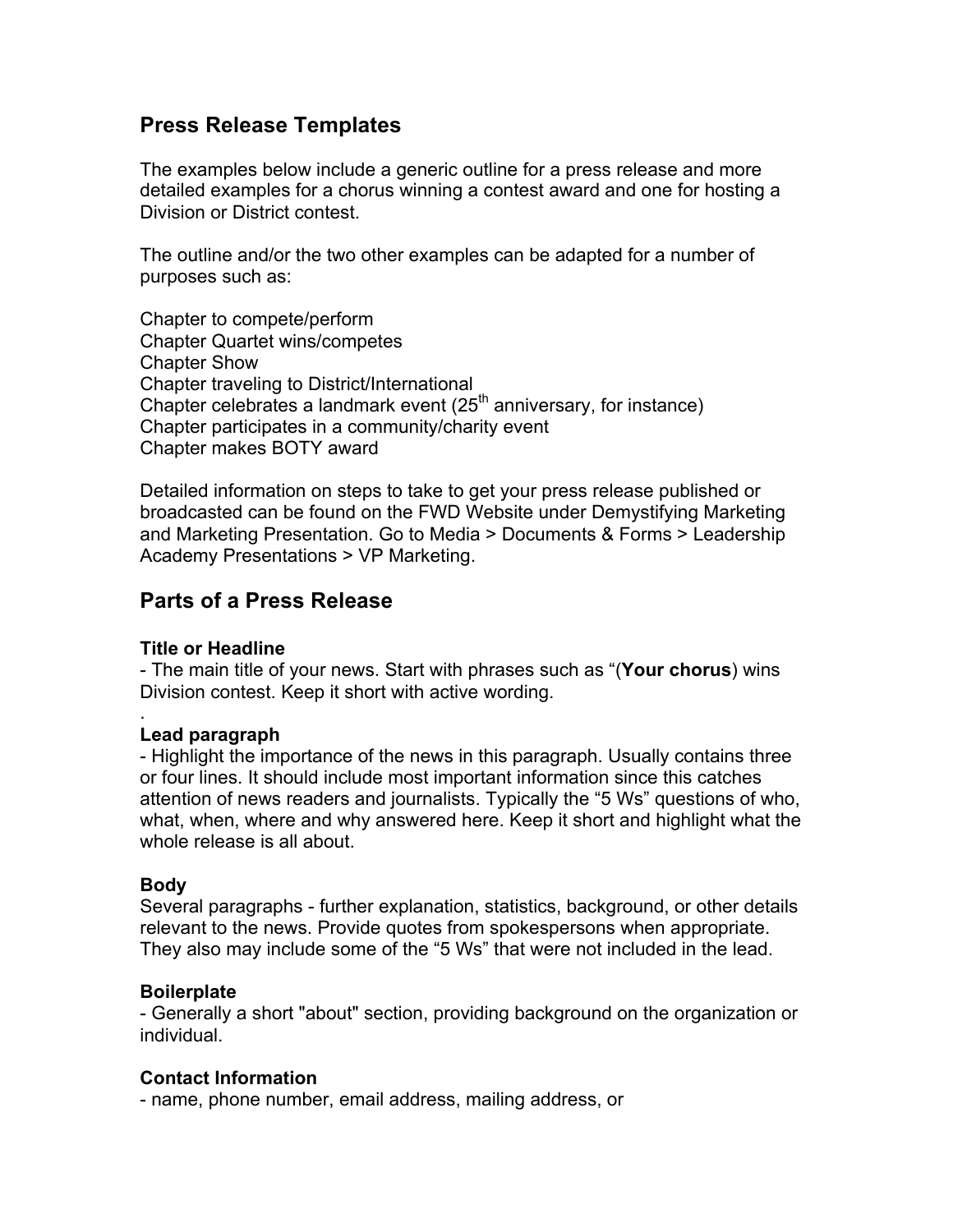other contact information for the public (How to get more information about your show or potential membership or whatever you are promoting.)

## **Ending**:

### indicates the end of press release

Also list PR or other media relations contact person in the chorus who can be contacted by the media (not the public). If your release is unique, interesting and newsworthy, you may be contacted by Print, TV, Radio or internet outlets for more information and/or an interview.

Media Contact Information: [Chorus Name]; [Address]; [Telephone]; [Website] (Facebook)

#### **Example of Press release**

(This is specifically about contest Plateau award winners but can be adapted for other contest awards.)

## (Headline) **Harmonyville Harmonaires win contest award**

The Harmonyville Harmonaires (**the who**) are celebrating winning the Plateau AA Chorus award among competitors in the Far Western District Contest (**what**) held Oct. 14-16 (**when**) in Bakersfield, Calif. (**where**)

The 32-man Barbershop chorus, directed by (**name**), was one of five choruses competing in the contest's Plateau AA. The Chorus also placed ninth overall among a total of 21 competing choruses. The Far Western District includes more than 70 chapters throughout California, Arizona, Southern Utah, Nevada and Hawaii.

"We are really pleased to win this award because our score increased by an average of 5 points higher than last year's results," Director (**last name**), said.

The chorus meets weekly at (**time and day**) at (**name and address of venue**). The Harmonaires will be performing its next concert, (**title or theme of show**) on (**date and time**) at (**name and address of venue**).

For information about the concert or membership in the chorus go to its Website, (**Web address**) or call (**land line and/or cell phone**.)

###

Media: For press contact only, more information can be obtained from (**name, title, phone number(s), and email address**)